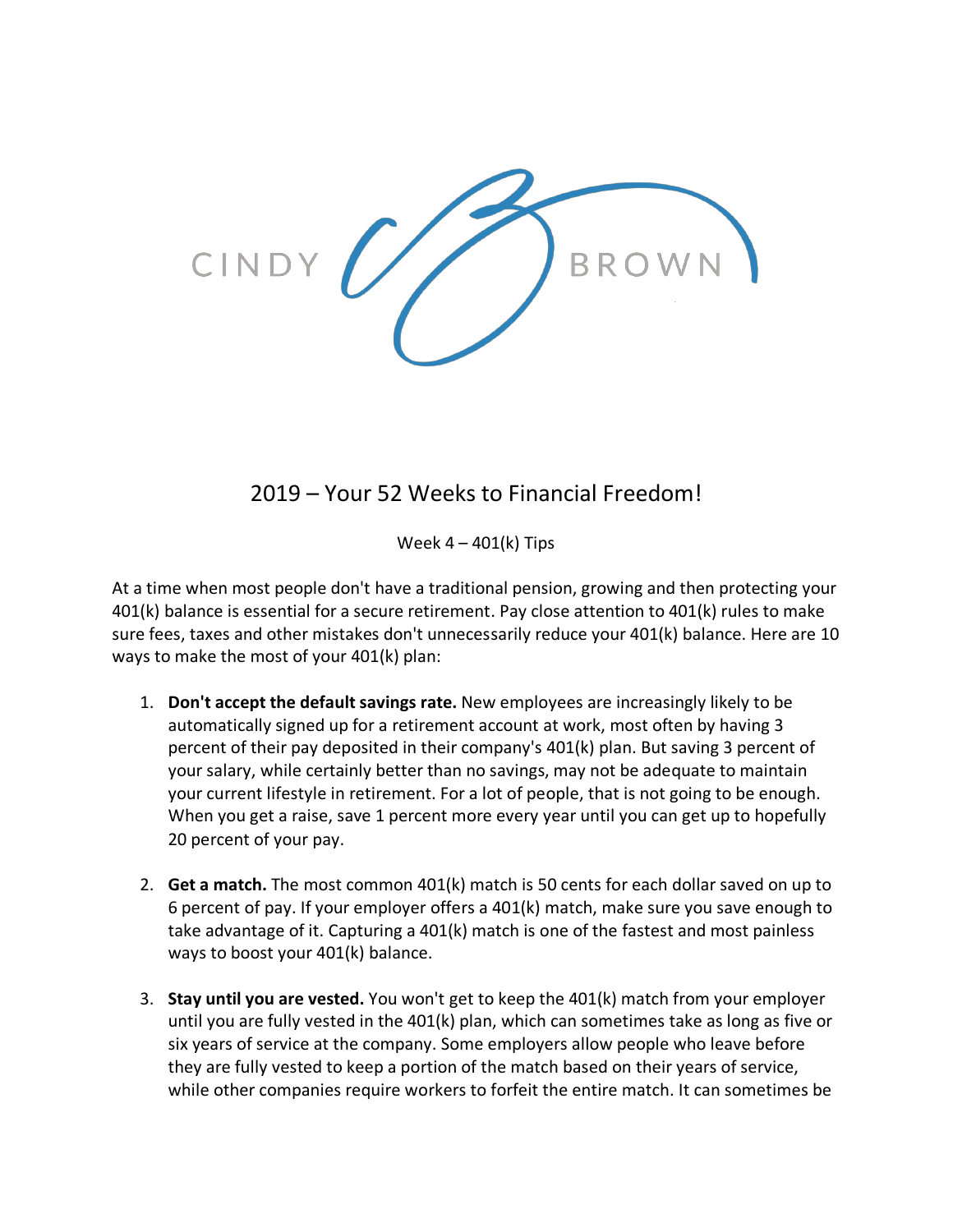worth thousands of dollars to continue to work for a company until you are fully vested in the 401(k) plan. If you are in a miserable employment situation or have a lifechanging opportunity to go somewhere else, maybe you have to sacrifice the unvested portion If you are considering a lateral move career-wise, you should definitely take that into account.

4. **Maximize your tax break.** Traditional 401(k) plans allow you to defer paying income tax on the money you save for retirement. The contribution limits for 401(k) plans, 403(b) plans and most other employer-sponsored retirement plans will be rising from \$18,500 to \$19,000. If you're 50 or older, you can continue to make an additional \$6,000 in "catch up" contributions, bringing the total to \$25,000. These numbers include only salary deferral; any employer matching or profit sharing is icing on the cake.

If you're self-employed and contribute to a SEP IRA or individual 401(k), you can save a little more as well. The limits on these plans is being raised from \$55,000 to \$56,000.

Let's put some numbers to it. If you're married filing jointly with your spouse and your combined incomes amount to \$168,401 to \$321,450, you're in the 24% tax bracket. So, if the two of you contribute \$19,000 apiece to your  $401(k)$  plans, that's \$38,000 in savings safely deferred from the tax man. At the 24% bracket, that's \$9,120 in tax savings.

- 5. **Diversify with a Roth.** A growing proportion of employers now offer a Roth 401(k) option in which workers can save after-tax dollars, and distributions are tax-free in retirement. A Roth 401(k) generally offers the biggest benefits to young and low-income workers who expect to be in a higher tax bracket later in their career, but it can also add tax diversification and flexibility to the portfolios of people closer to retirement.
- 6. **Don't cash out.** Most workers switch jobs several times over the course of their career, which means they need to decide what to do with the 401(k) balance at their former employer. It can be tempting to spend the cash, but workers who withdraw money from their 401(k) account before age 59 1/2 face a 10 percent early withdrawal penalty and must pay income tax on the amount withdrawn. Early withdrawals also cause you to miss out on valuable compound interest that is essential for building a large nest egg. "This money needs to be put away for retirement, and that's all it needs to be used for," says Carolyn McClanahan, a certified financial planner for Life Planning Partners in Jacksonville, Florida.
- 7. **Rollover without fees.** When you change jobs, you can generally leave your 401(k) balance at your former company or roll it over to an IRA or your new employer's 401(k) plan. If you decide to move your money, ask your former employer to directly transfer the balance to the new financial institution instead of cutting you a check, which will help you to avoid taxes and penalties.